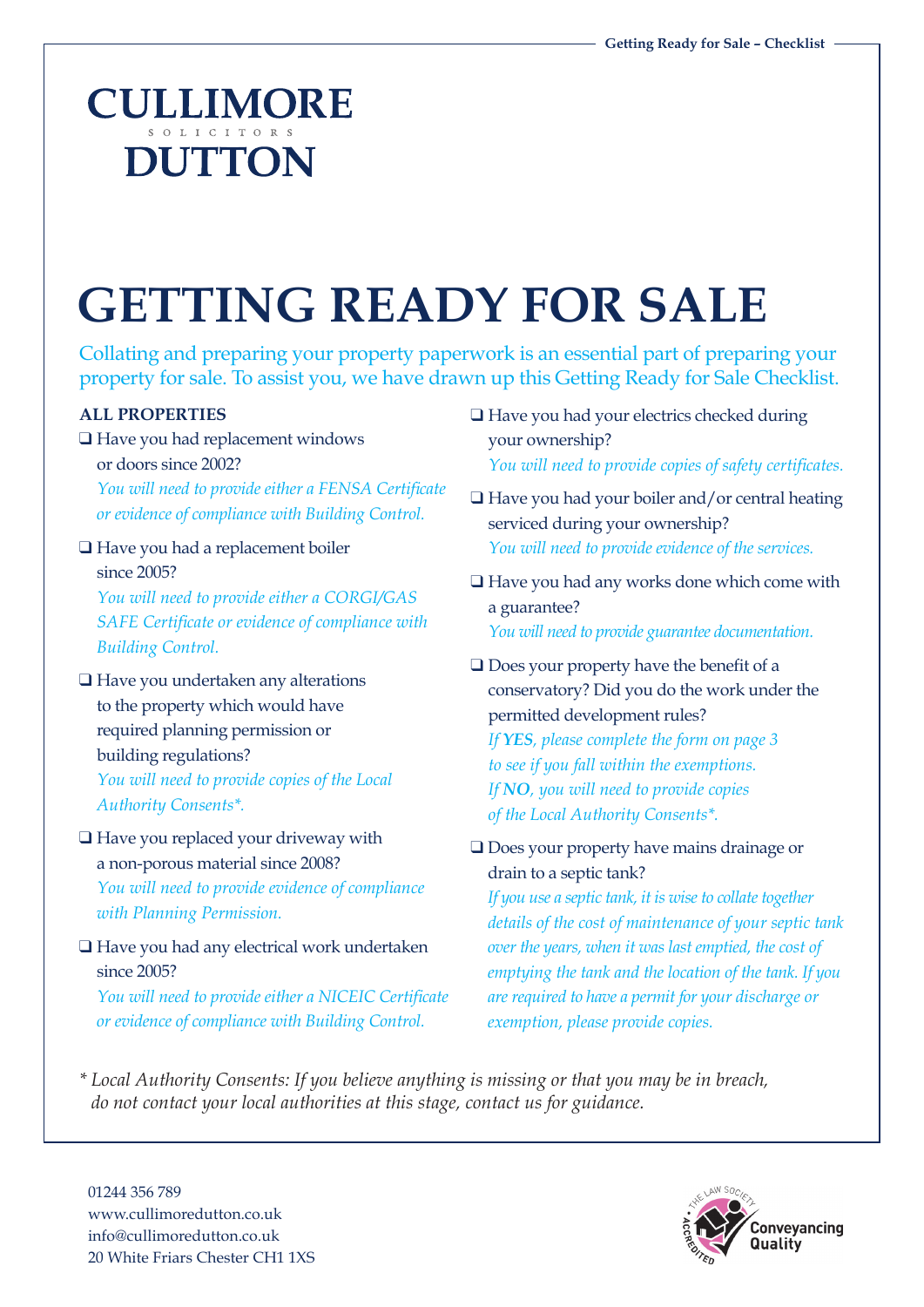### **CULLIMORE DUTTON**

## **GETTING READY FOR SALE**

#### **LEASEHOLD PROPERTIES**

**We would recommend you collate the following documents relating to your lease:**

- $\Box$  Copy of the Lease
- $\Box$  Copy of your latest demand for service charge and receipt for payment
- $\Box$  Copy of your latest demand for ground rent and receipt for payment
- Q Copies of any correspondence between you and the managing agents.
- □ Share Certificate if you have one.

*Please note that your buyer will require information from your managing agent as part of the sale process.* 

*Guidance on what information should be provided is given by the law society. There is usually a cost to providing this information which in general ranges from £150 – £400 dependent on your managing agent/landlord.* 

*You may wish to contact your managing agent ahead of finding a buyer to understand the cost so you can factor this into your costs of sale.*

### **INDEPENDENT MORTGAGE ADVICE**

In addition to our range of legal services, Cullimore Dutton *has an in-house Independent Mortgage Advisor who offers truly impartial advice on mortgages, life insurance, equity release and other financial matters.* 

*If you would like to arrange a free initial consultation please tick the box and we will be in touch.*

*Authorised and regulated by the Financial Conduct Authority* 



01244 356 789 www.cullimoredutton.co.uk info@cullimoredutton.co.uk 20 White Friars Chester CH1 1XS